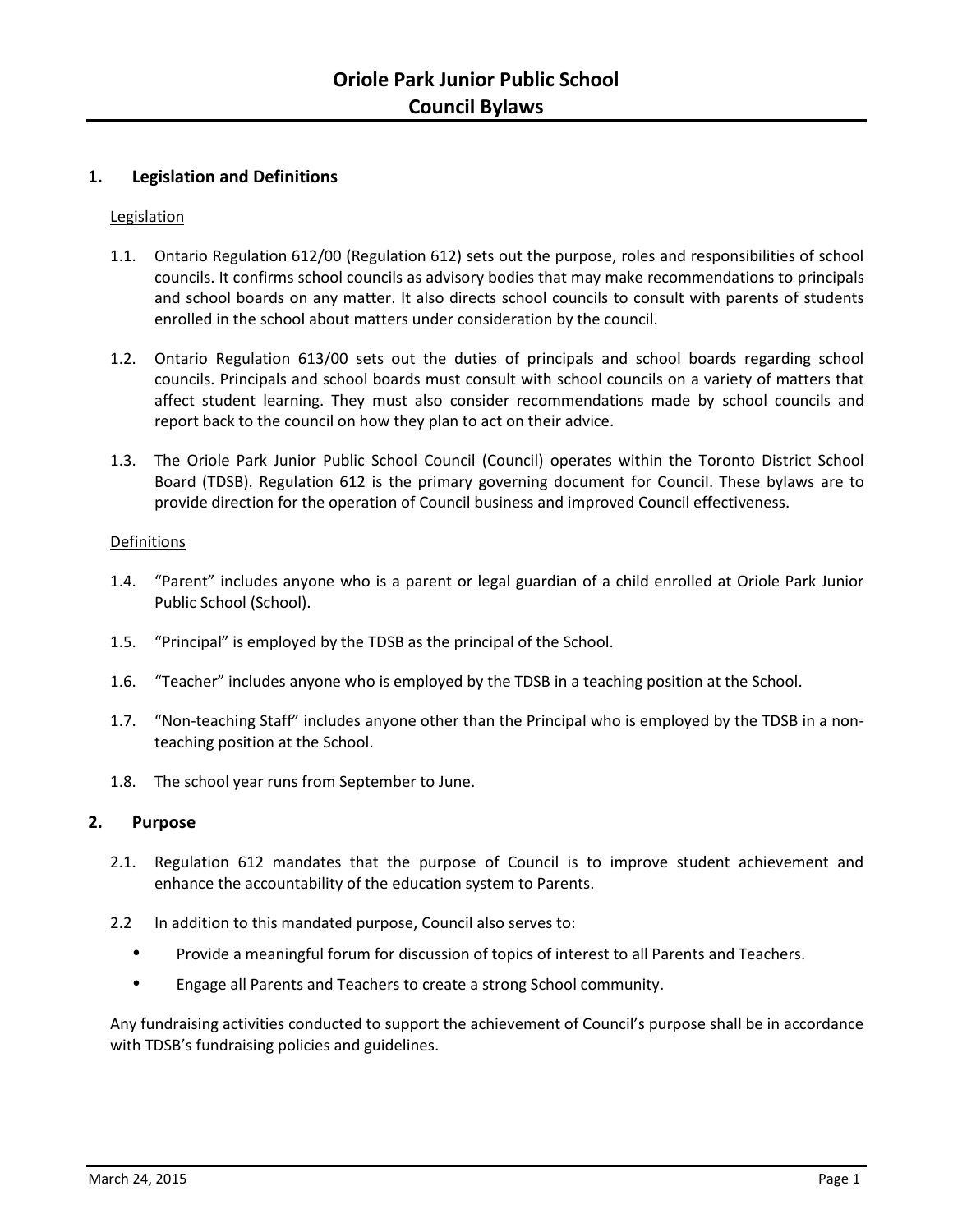# **3. Membership**

### Council Members

3.1. Council shall be composed of:

## *Voting Members*

- A minimum of 10 and a maximum of 20 Parent Members (elected by Parents).
- One Teacher (elected by Teachers).
- One Non-teaching Staff (elected by Non-teaching Staff).
- One community representative (appointed by Council)

### *Non-Voting Members*

- The Principal
- 3.2. Parent Members must form the majority of Council Members.

### Council Officers

- 3.3. Council Members shall elect from among the Parent Members:
	- One or two Council Chairs (cannot be employed by the TDSB)
	- One Secretary
	- One Treasurer
	- One Communications Director
	- One Programs Director
	- One Fundraising Director

## Term of Office

- 3.4. The term of office for all elected or appointed Council Members runs from the date of election or appointment to the date of the first Council meeting of the following school year.
- 3.5. Any Council Member may seek re-election or re-appointment. There is no maximum on the number of times a Council Member may seek re-election or re-appointment.

## **4. Elections, Appointments and Vacancies**

#### Election of Parent Members

4.1. Elections shall occur within 30 calendar days of the start of the school year. The Principal on behalf of Council shall give written notice of the date, time and location of elections to Parents at least 14 calendar days before the date of the elections.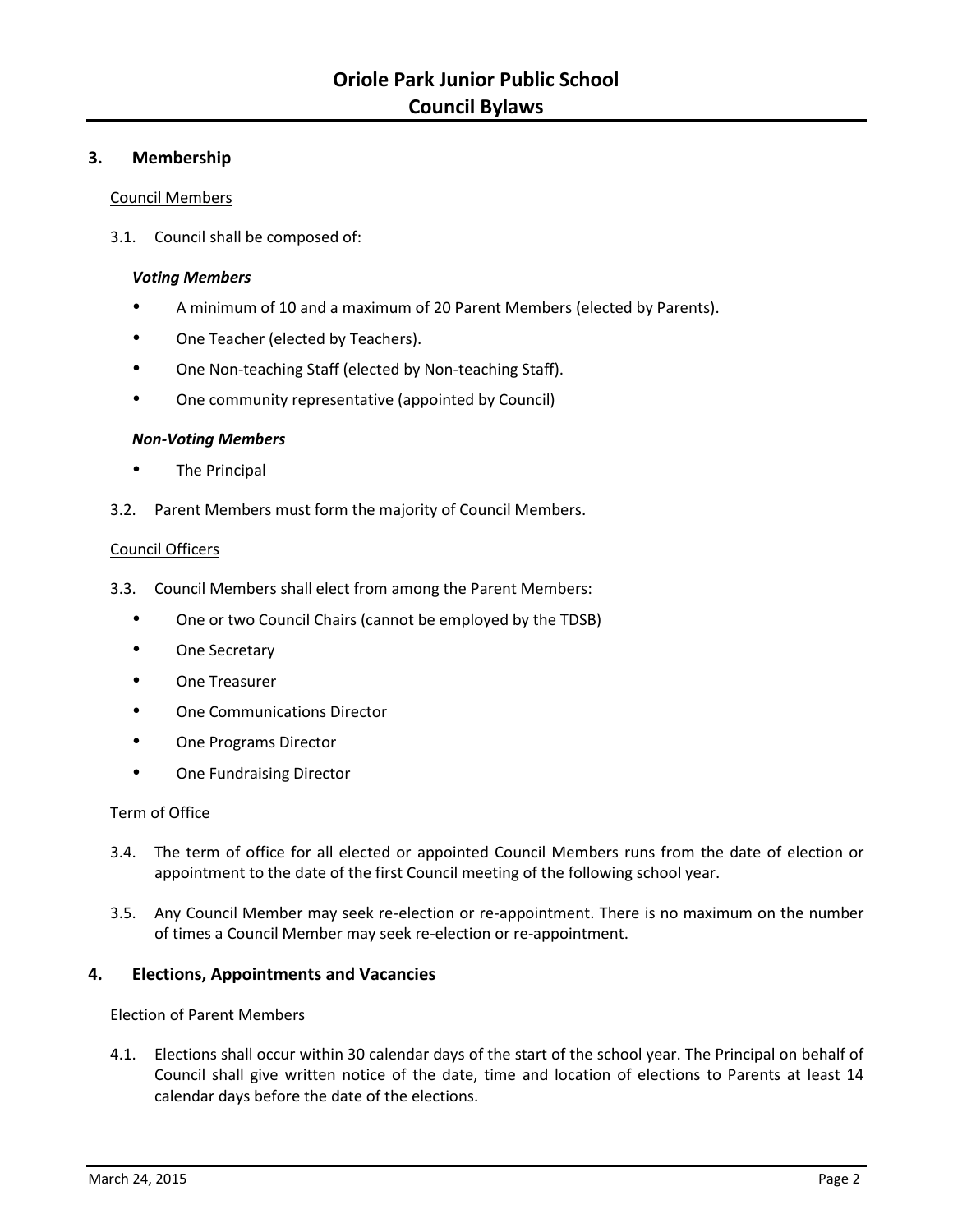- 4.2. Parents seeking election must confirm their candidacy by completing a self nomination form and declaring if he/she is employed by the TDSB. Self nomination forms shall be provided by Council and nominations shall only be accepted up to 48 hours before the elections.
- 4.3. Each Parent is entitled to cast one vote for each Parent Member position.
- 4.4. If the number of candidates is less than or equal to the number of Parent Member positions, then all candidates shall be acclaimed at the first Council meeting of the school year and elections do not need to be held as notified in 4.1.
- 4.5. If the number of candidates is greater than the number of Parent Member positions, then elections shall proceed as notified in 4.1.
- 4.6. Voting shall be by secret ballot and neither proxy nor absentee voting is permitted. Voting shall be supervised by the Elections Committee and Principal. Ballot positions for each candidate shall be determined by lottery. If there is a tie for the final Parent Member position, the winner shall be determined by lottery.
- 4.7. All candidates shall be notified of the results before the results are communicated to Parents. Only the names of successful candidates shall be communicated to Parents by the Principal on behalf of Council.
- 4.7. Council shall keep a list of candidates and vote results on file until the next elections in the event a vacancy on Council occurs.

## Election Of Council Officers

- 4.8. Council Officers shall be elected by Council Members at the first Council meeting of the school year.
- 4.10. If there is only one candidate for the Council Officer position, then the candidate shall be acclaimed.
- 4.11. If there is more than one candidate for the Council Officer position, then voting shall be by secret ballot and neither proxy nor absentee voting is permitted. Voting shall be supervised by the Elections Committee and Principal.
- 4.12. The names of Council Officers shall be communicated to Parents by the Principal on behalf of Council.

#### Election of Teaching and Non-Teaching Members

4.13. The Principal shall make the necessary arrangements for the election of the Teacher and Nonteaching Staff positions.

#### Appointment of Community Representative

4.14. Appointment of the community representative shall be by majority (51%) vote at a Council meeting.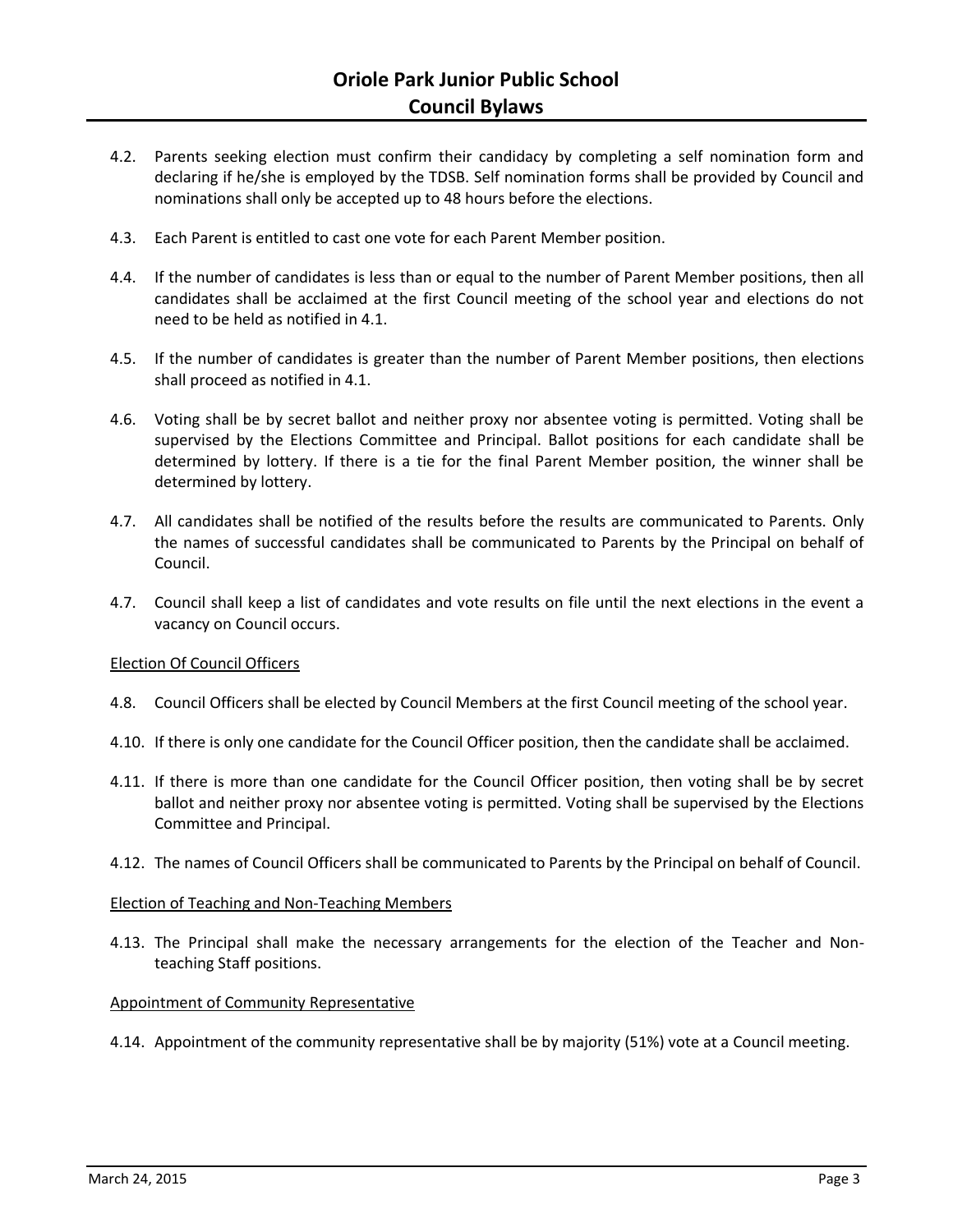### Vacancies

- 4.14. In the event a Parent Member position becomes vacant before the next elections, Council shall have the following options:
	- In the case of a Council Officer, appoint another Parent Member to the position.
	- Appoint one of the unsuccessful candidates from the previous elections, chosen in order from the highest to lowest number of the number votes received.
	- If none of the unsuccessful candidates from the previous elections remain interested, request interested parents to submit their names for consideration and appoint one of those parents.
	- Allow the remaining Members to constitute Council unless the Parent Member majority is not maintained.
- 4.15. Appointment of Parent Members in the event a vacancy occurs shall be by majority (51%) vote at a Council meeting

## **5. Roles and Responsibilities**

### Council Members

- 5.1. All Council Members are expected to:
	- Attend Council meetings.
	- Contribute to the discussions of Council.
	- Present the views of the parents.
	- Demonstrate respect for fellow Members at all times.
	- Participate on Committees established by Council.
	- Assist with any initiatives undertaken by Council.
	- Observe Council's Bylaws.

## Council Chair

- 5.2. The Council Chair is expected to:
	- Arrange for Council meetings.
	- Set the meeting agenda.
	- Chair meetings.
	- Prepare the Council Report.
	- Liaise with the Principal, TDSB and trustees on behalf of Council.
	- Act as joint signing officer.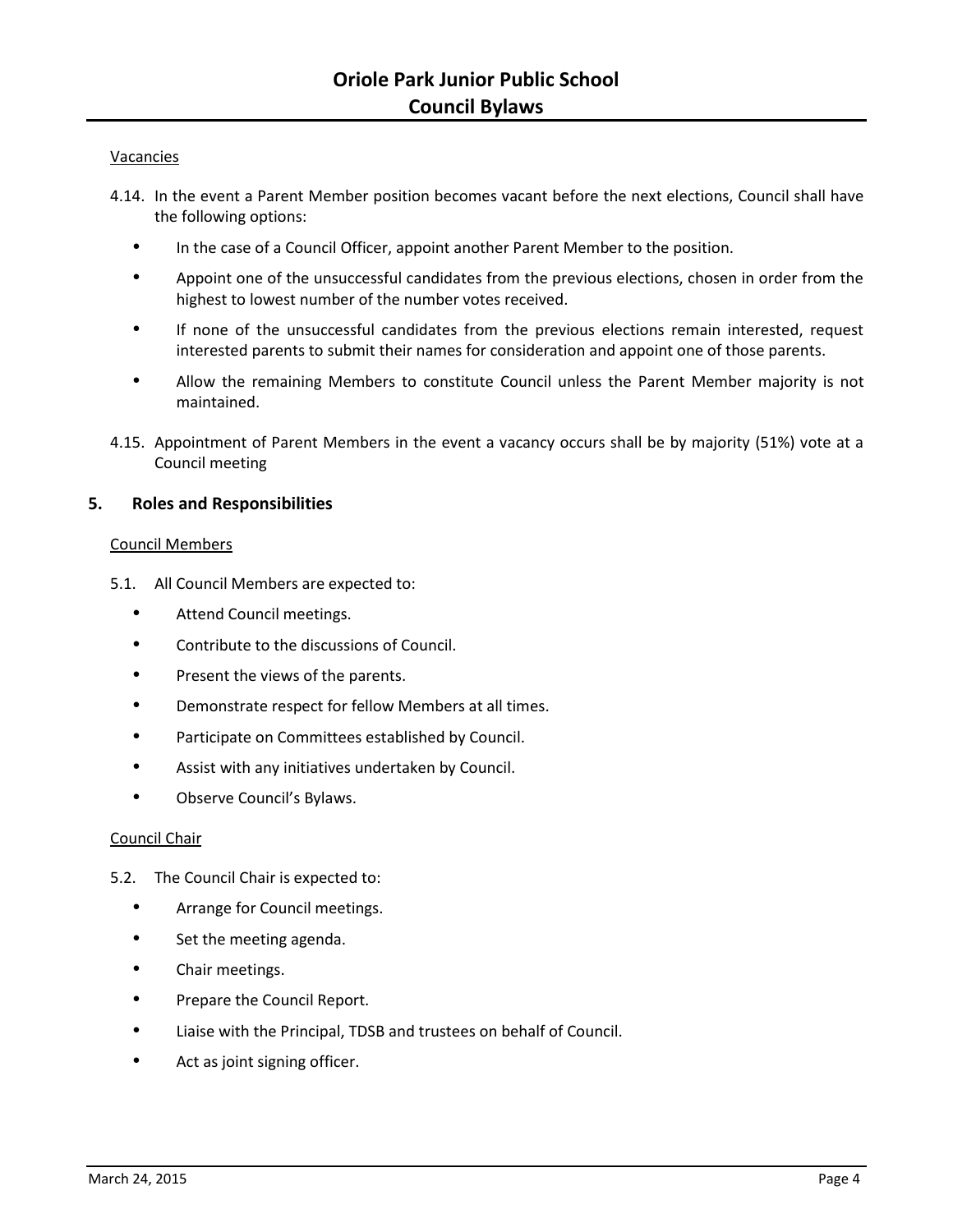### Secretary

- 5.2. The Secretary is expected to:
	- Take minutes and attendance at Council meetings.
	- Distribute minutes to Council Members.
	- Arrange for approved minutes to be made available to Parents.
	- Maintain a list of candidates and vote results from the previous elections.
	- Maintain a list of Committees and Committee Chairs including the purpose and any decision making authority of each Committee.
	- Act as joint signing officer.

#### Treasurer

- 5.3. The Treasurer is expected to:
	- Act as custodian of Council funds.
	- Handle the receipt and disbursement of Council funds.
	- Keep proper records of all financial transactions.
	- Prepare the Statement of Sources and Uses of Council Funds (actual and planned).
	- Act as joint signing officer.

## Communications Director

5.4. The Communications Director is expected to:

- Prepare Council communications in consultation with the Council Chair.
- Arrange for Council communications to be distributed to the Parents.
- Liaise with Class Parents on behalf of Council.

## Programs Director

- 5.5. The Programs Director is expected to:
	- Maintain a list of Programs and Coordinators including the purpose and spending limit of each Program.
	- Liaise with the Coordinator of each Program on behalf of Council.

## Fundraising Director

- 5.6. The Fundraising Director is expected to:
	- Maintain a list of Fundraising Initiatives and Coordinators including the purpose of and amount raised from each initiative.
	- Liaise with the Coordinator of each Fundraising Initiative on behalf of Council.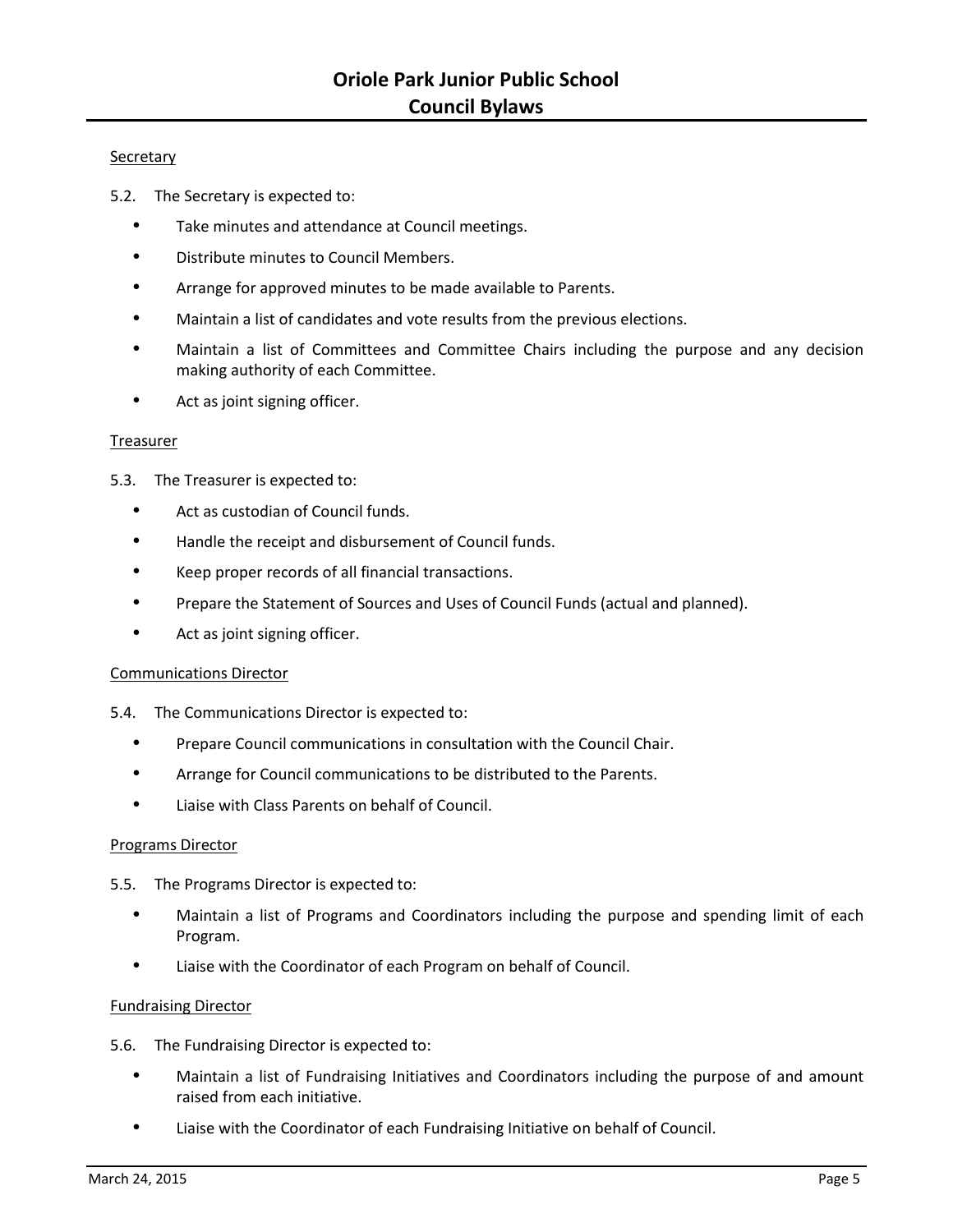## Principal

- 5.7. The Principal is expected to:
	- Act as a resource to Council on relevant laws, regulations and policies.
	- Facilitate Council communication to Parents.
	- Keep Council informed on matters that affect student learning.
	- Act as joint signing officer.

## **6. Meetings and Decisions**

### Meetings

- 6.1. Council shall meet a minimum of five times each school year.
- 6.2. Council shall hold its first meeting of each school year after Council elections but within 60 calendar days of the start of the school year.
- 6.3. Council meetings are open to all Parents. The Principal on behalf of Council shall give written notice of the date, time and location of Council meetings to Parents.

## Quorum

- 6.4. Quorum shall be achieved when the following two conditions are met:
	- A majority (51%) of voting Council Members are present.
	- A majority (51%) of voting Council Members present are Parent Members.

## Decisions

- 6.5. Motions can be made by any Council Member and shall only be put to a vote if there is quorum.
- 6.6. Each Council Member other than the Principal is entitled to cast one vote for each motion and neither proxy nor absentee voting is permitted. The Council Chair can elect to conduct voting by secret ballot.
- 6.7. Decisions shall be reached by a majority (51%) vote.

#### Amendments to Bylaws

6.8. Amendments to Council Bylaws shall be by a majority (51%) vote at a Council meeting.

## **7. Conflicts of Interest**

- 7.1. A conflict of interest can arise in a variety of situations and may be actual, perceived or potential.
- 7.2. Council Members shall declare a conflict of interest in matters they, members of their families, or business entities in which they may have an interest, stand to benefit either directly or indirectly by the decisions of Council.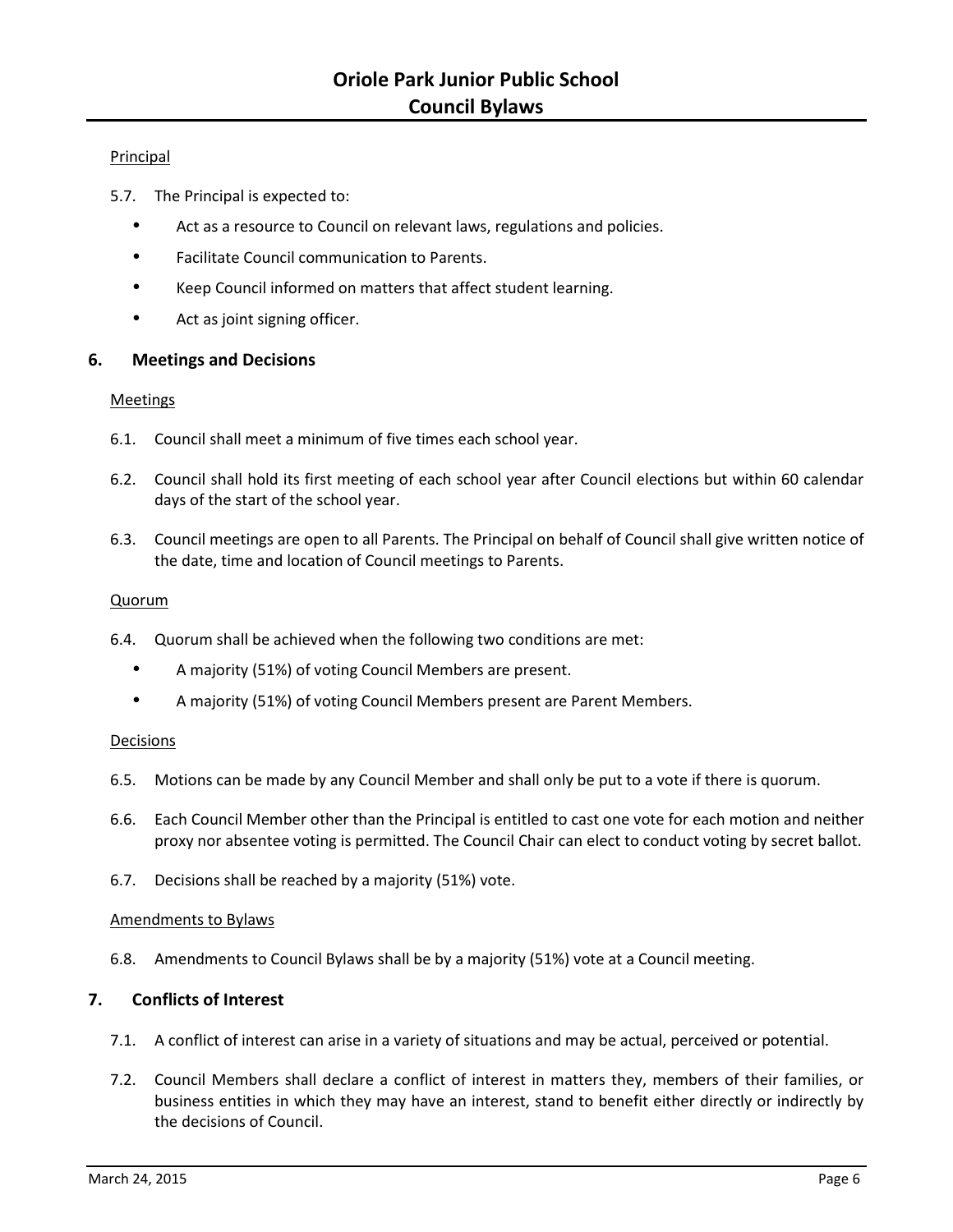- 7.3. When this situation arises, the Council Member shall either leave the room or refrain from participating in the discussion, and not vote on any decision made on the matter.
- 7.4. Council Members shall not accept favours or economic benefits from any individuals, organizations, or entities known to be seeking business contracts with the School.

## **8. Finances**

- 8.1. Council shall maintain a bank account for receipt and disbursement of Council funds. Cheques written on Council's bank account and other financial documents must be signed by two of the Council Chair, Treasurer, Secretary or Principal.
- 8.2. Council shall keep proper records of all financial transactions and prepare the Statement of Sources and Uses of Council Funds (actual and planned).
- 8.3. Council shall not borrow funds or enter into any financial commitment for which funds are not already in hand.
- 8.4. Council shall approve the annual Statement of Sources and Uses of Council Funds (actual and planned) for each school year at the first meeting of the school year.
- 8.5. The coordinator of each program or fundraising initiative shall be authorized to spend up to the amount approved in the Statement of Sources and Uses of Council Funds. Expenditures in excess of the approved amount shall be pre-approved either by the Chair and Treasurer for amounts of \$500 or less, or Council for amounts in excess of greater than \$500.
- 8.6. Expenditures not approved in the Statement of Sources and Uses of Council Funds shall be preapproved either by Chair and Treasurer for amounts equal to or less than \$1,000, or Council for amounts greater than \$1,000.

## **9. Communication and Records**

#### Communication

- 9.1. Council shall at its discretion utilize any form of communication or media that supports the achievement of Council's purpose. All uses of communication and media will:
	- Be managed by the Council Chair and Communications Director.
	- Adhere to anti-spam legislation and TDSB Online Code of Conduct.
	- Not compromise the privacy of any Parent.

## Annual Report

- 9.2. Annually, Council shall prepare and submit a written Report of its activities to the Principal and TDSB which includes the Statement of Sources and Uses of Council Funds.
- 9.3. The Council Report shall be made available to Parents by the Principal on behalf of Council.